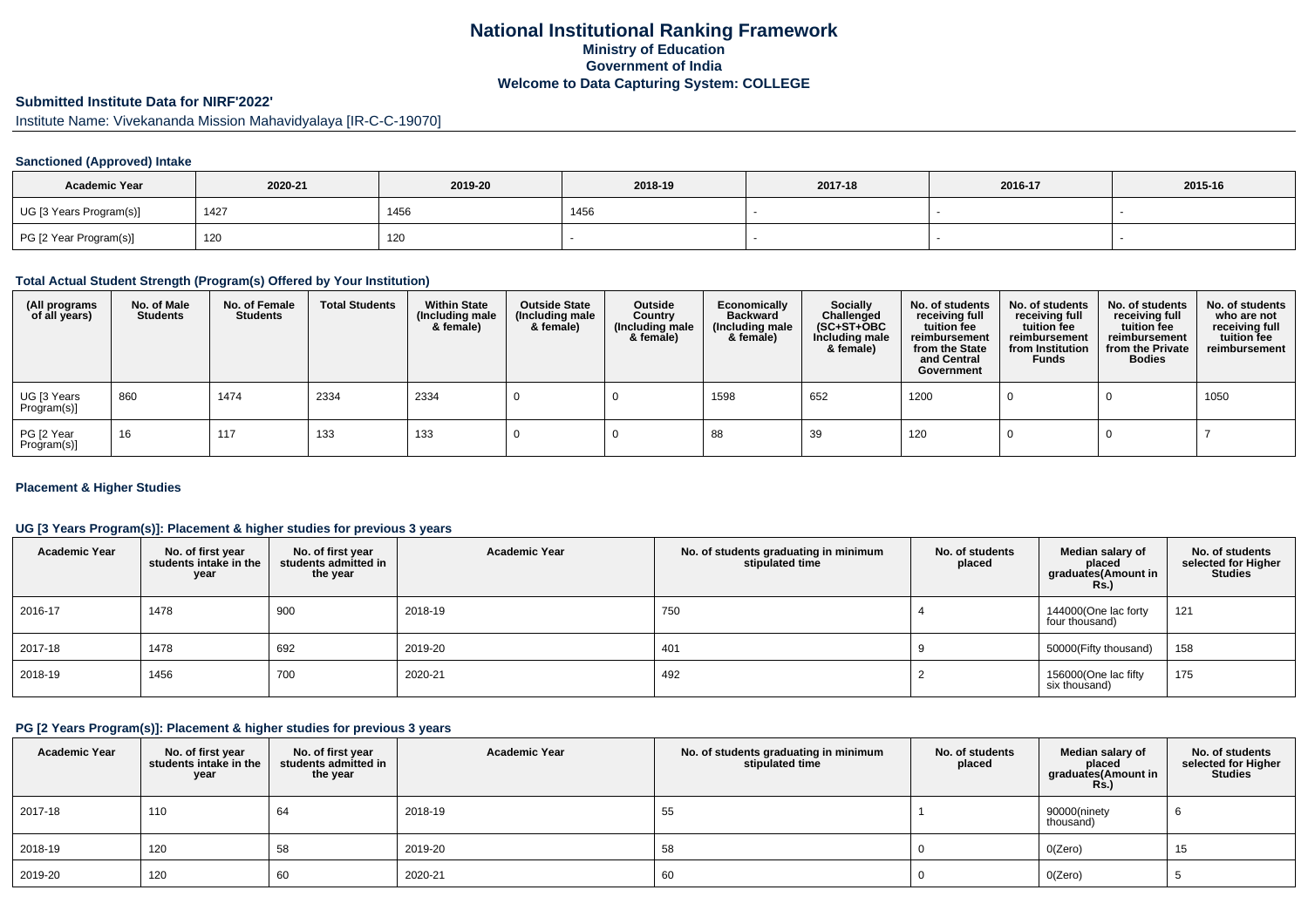#### **Financial Resources: Utilised Amount for the Capital expenditure for previous 3 years**

| <b>Academic Year</b>                                                                                 | 2020-21                                       | 2019-20                                                          | 2018-19                                                     |  |  |  |  |  |  |  |  |
|------------------------------------------------------------------------------------------------------|-----------------------------------------------|------------------------------------------------------------------|-------------------------------------------------------------|--|--|--|--|--|--|--|--|
|                                                                                                      | <b>Utilised Amount</b>                        | <b>Utilised Amount</b>                                           | <b>Utilised Amount</b>                                      |  |  |  |  |  |  |  |  |
| Annual Capital Expenditure on Academic Activities and Resources (excluding expenditure on buildings) |                                               |                                                                  |                                                             |  |  |  |  |  |  |  |  |
| Library                                                                                              | 0 (Zero)                                      | 515263 (Five lac fifteen thousand two hundred sixty three)       | 141287 (One lac forty one tousand two hundred eighty seven) |  |  |  |  |  |  |  |  |
| New Equipment for Laboratories                                                                       | 8229 (Eight thousand two hundred twenty nine) | 297941 (Two lac ninety seven thousand nine hundred forty<br>one) | 152586 (one lac fifty two thousand five hundred eighty six) |  |  |  |  |  |  |  |  |
| Other expenditure on creation of Capital Assets (excluding<br>expenditure on Land and Building)      | $0$ (zero)                                    | 535199 (Five lac thirty five thousand one hundred ninety nine)   | 119000 (One lac nineteen thousand)                          |  |  |  |  |  |  |  |  |

#### **Financial Resources: Utilised Amount for the Operational expenditure for previous 3 years**

| <b>Academic Year</b>                                                                                                                                                                            | 2020-21                                                                      | 2019-20                                                         | 2018-19                                                                         |  |  |  |  |  |  |  |
|-------------------------------------------------------------------------------------------------------------------------------------------------------------------------------------------------|------------------------------------------------------------------------------|-----------------------------------------------------------------|---------------------------------------------------------------------------------|--|--|--|--|--|--|--|
|                                                                                                                                                                                                 | <b>Utilised Amount</b>                                                       | <b>Utilised Amount</b>                                          | <b>Utilised Amount</b>                                                          |  |  |  |  |  |  |  |
| <b>Annual Operational Expenditure</b>                                                                                                                                                           |                                                                              |                                                                 |                                                                                 |  |  |  |  |  |  |  |
| Salaries (Teaching and Non Teaching staff)                                                                                                                                                      | 68130518 (Six crore eighty one lac thirty thousand five hundred<br>eighteen) | 42950045 (Four crore twenty nine lac fifty thousand forty five) | 27254430 (Two crore seventy two lac fifty four thousand four<br>hundred thirty) |  |  |  |  |  |  |  |
| Maintenance of Academic Infrastructure or consumables and<br>other running expenditures (excluding maintenance of hostels<br>and allied services, rent of the building, depreciation cost, etc) | 1951126 (Nineteen lac fifty one thousand one hundred twenty<br>six)          | 5610035 (Fifty six lac ten thousand thirty five)                | 1121807 (Eleven lac twenty one thousand eight hundred<br>seven)                 |  |  |  |  |  |  |  |
| Seminars/Conferences/Workshops                                                                                                                                                                  | 0 (Zero)                                                                     | 40741 (Forty thousand seven hundred forty one)                  | 13455 (Thirteen thousand four hundred fifty five)                               |  |  |  |  |  |  |  |

#### **PCS Facilities: Facilities of physically challenged students**

| 1. Do your institution buildings have Lifts/Ramps?                                                                                                         | Not available |
|------------------------------------------------------------------------------------------------------------------------------------------------------------|---------------|
| 2. Do your institution have provision for walking aids, including wheelchairs and transportation from one building to another for<br>handicapped students? | No            |
| 3. Do your institution buildings have specially designed toilets for handicapped students?                                                                 | Not available |

## **Faculty Details**

| Srno           | Name                     | Age | Designation                                         | Gender | Qualification | <b>Experience (In</b><br>Months) | <b>Currently working</b><br>with institution? | <b>Joining Date</b> | <b>Leaving Date</b> | <b>Association type</b> |
|----------------|--------------------------|-----|-----------------------------------------------------|--------|---------------|----------------------------------|-----------------------------------------------|---------------------|---------------------|-------------------------|
|                | DR MANABENDRA<br>SAHU    | 56  | Dean / Principal /<br>Director / Vice<br>Chancellor | Male   | Ph.D          | 258                              | Yes                                           | 15-12-2016          | $\sim$              | Regular                 |
| $\overline{2}$ | DR PRADIP<br>KUMAR DASH  | 64  | Associate Professor                                 | Male   | Ph.D          | 471                              | Yes                                           | 16-04-1982          | $\sim$              | Regular                 |
| 3              | DR ASITBARAN<br>MAJUMDER | 64  | Associate Professor                                 | Male   | Ph.D          | 341                              | Yes                                           | 03-02-1993          | $\sim$              | Regular                 |
|                | DR CHHABI<br>SARKAR      | 55  | Associate Professor                                 | Female | Ph.D          | 290                              | Yes                                           | 02-05-1997          | $-$                 | Regular                 |
|                | DR ASIM KUMAR<br>MANDAL  | 55  | Associate Professor                                 | Male   | Ph.D          | 243                              | Yes                                           | 04-04-2001          | $-$                 | Regular                 |
| 6              | DR KAKALI GHOSH          | 50  | Associate Professor                                 | Female | Ph.D          | 228                              | Yes                                           | 16-07-2002          | $\sim$              | Regular                 |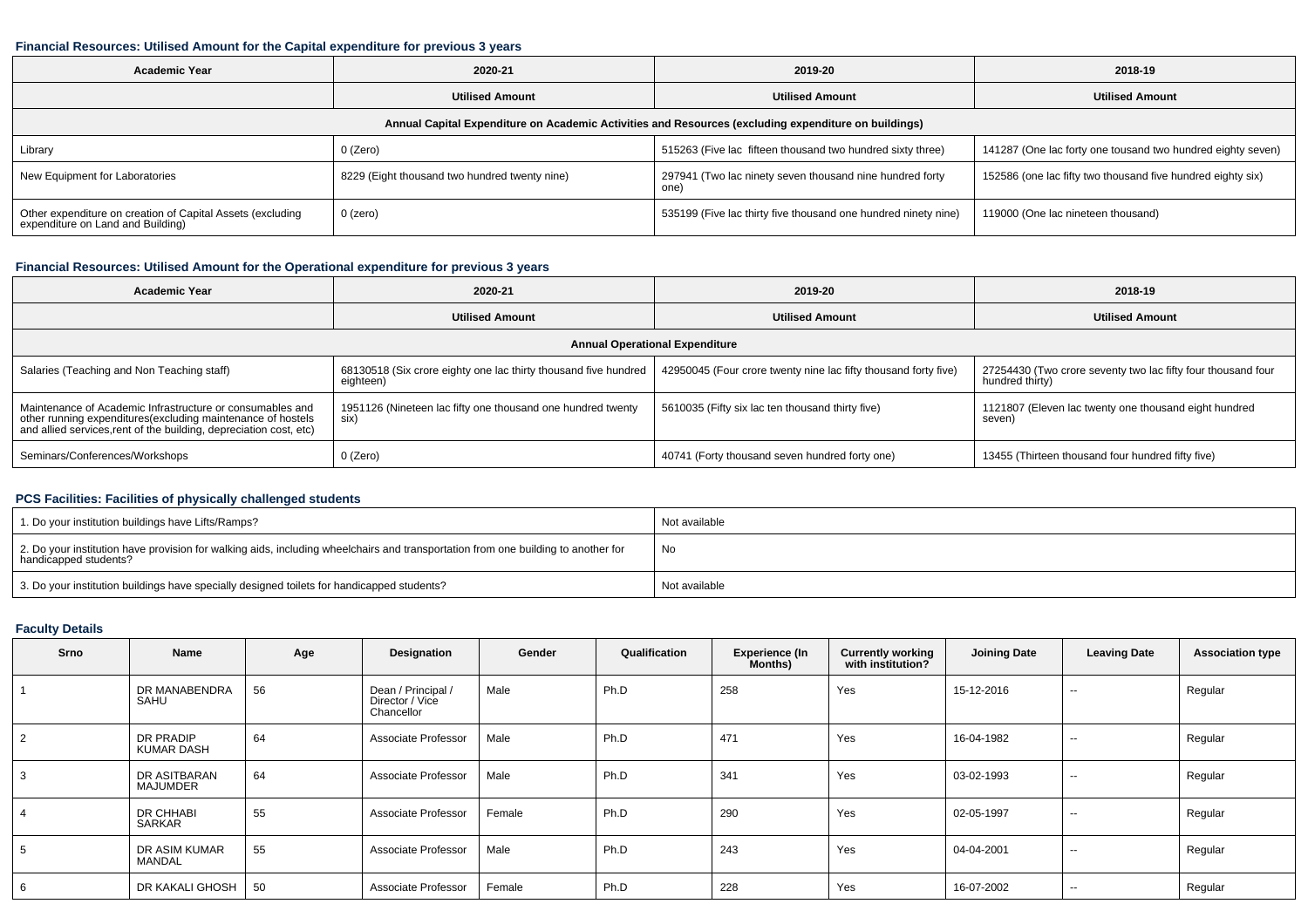| $\overline{7}$ | DR SANTANU<br><b>BASU</b>          | 49 | Associate Professor        | Male   | Ph.D    | 213 | Yes | 23-08-2003 | $\overline{\phantom{a}}$ | Regular |
|----------------|------------------------------------|----|----------------------------|--------|---------|-----|-----|------------|--------------------------|---------|
| 8              | DR ARIJIT ROY                      | 44 | Associate Professor        | Male   | Ph.D    | 211 | Yes | 09-12-2003 | $\sim$                   | Regular |
| 9              | DR ASHIS<br><b>ADHIKARY</b>        | 50 | <b>Assistant Professor</b> | Male   | Ph.D    | 179 | Yes | 07-08-2006 | $\overline{\phantom{a}}$ | Regular |
| 10             | DR DIPAK KUMAR<br>MANDAL           | 50 | <b>Assistant Professor</b> | Male   | Ph.D    | 179 | Yes | 22-08-2006 | $\overline{\phantom{a}}$ | Regular |
| 11             | DR SUNITA<br><b>BARMAN</b>         | 45 | <b>Assistant Professor</b> | Female | Ph.D    | 156 | Yes | 10-07-2008 | $\overline{\phantom{a}}$ | Regular |
| 12             | DR ATANU JANA                      | 45 | Associate Professor        | Male   | Ph.D    | 244 | Yes | 04-05-2010 | $\overline{\phantom{a}}$ | Regular |
| 13             | DR AMALESH<br><b>ADHIKARI</b>      | 42 | <b>Assistant Professor</b> | Male   | Ph.D    | 135 | Yes | 08-04-2010 | $\overline{\phantom{a}}$ | Regular |
| 14             | DR SWAGATA<br><b>BHATTACHARJEE</b> | 39 | <b>Assistant Professor</b> | Female | Ph.D    | 135 | Yes | 08-04-2010 | $\mathbf{u}$             | Regular |
| 15             | DR MADHUMITA<br><b>MONDAL BERA</b> | 38 | <b>Assistant Professor</b> | Female | Ph.D    | 135 | Yes | 16-04-2010 | $\mathbf{u}$             | Regular |
| 16             | PROF GOURANGA<br><b>GAUNIA</b>     | 40 | <b>Assistant Professor</b> | Male   | M.Sc.   | 135 | Yes | 20-04-2010 | $\mathbf{u}$             | Regular |
| 17             | DR DIPESH<br><b>GHOSH</b>          | 47 | <b>Assistant Professor</b> | Male   | Ph.D    | 133 | Yes | 03-06-2010 | $\mathbf{u}$             | Regular |
| 18             | DR JOYDEB DAS                      | 44 | Other                      | Male   | Ph.D    | 135 | Yes | 10-04-2010 | $\mathbf{u}$             | Regular |
| 19             | DR MUNMUN DEY                      | 39 | <b>Assistant Professor</b> | Female | Ph.D    | 81  | Yes | 28-10-2014 | $\overline{\phantom{a}}$ | Regular |
| 20             | DR GOPAL<br><b>MONDAL</b>          | 35 | <b>Assistant Professor</b> | Male   | Ph.D    | 76  | Yes | 02-03-2015 | --                       | Regular |
| 21             | DR AJOY KUMAR<br><b>DAS</b>        | 52 | <b>Assistant Professor</b> | Male   | Ph.D    | 76  | Yes | 22-04-2015 | --                       | Regular |
| 22             | PROF DEBAJIT<br><b>SENSARMA</b>    | 33 | <b>Assistant Professor</b> | Male   | M.Tech  | 55  | Yes | 13-12-2016 | --                       | Regular |
| 23             | PROF ASHADUL<br><b>HAQUE</b>       | 33 | <b>Assistant Professor</b> | Male   | M.Tech  | 55  | Yes | 13-12-2016 | --                       | Regular |
| 24             | DR SOUMYA SAHA                     | 42 | <b>Assistant Professor</b> | Male   | Ph.D    | 55  | Yes | 20-12-2016 | $\mathbf{u}$             | Regular |
| 25             | PROF SUBHANKAR<br>GAYEN            | 41 | <b>Assistant Professor</b> | Male   | M.Sc.   | 52  | Yes | 01-04-2017 | $\sim$                   | Regular |
| 26             | PROF ISHA RANI<br><b>DAS</b>       | 41 | <b>Assistant Professor</b> | Female | M.A     | 51  | Yes | 12-05-2017 | $\mathbf{u}$             | Regular |
| 27             | PROF PRANAB<br><b>BISHAL</b>       | 43 | <b>Assistant Professor</b> | Male   | M.Sc.   | 49  | Yes | 15-06-2017 | $\sim$                   | Regular |
| 28             | DR TANMOY KAR                      | 35 | <b>Assistant Professor</b> | Male   | Ph.D    | 49  | Yes | 29-06-2017 | $\overline{\phantom{a}}$ | Regular |
| 29             | DR DEBAL KUMAR<br>SAMANTA          | 46 | Other                      | Male   | Ph.D    | 164 | Yes | 20-11-2007 | $\sim$                   | Other   |
| 30             | <b>MANIKA DAS</b>                  | 44 | Other                      | Female | M.A     | 175 | Yes | 06-12-2006 | $\sim$                   | Other   |
| 31             | <b>KABERI SAMANTA</b>              | 39 | Other                      | Female | M. Phil | 191 | Yes | 22-08-2005 | $\sim$                   | Other   |
| 32             | SUDEB<br>BHATTACHARYYA             | 48 | Other                      | Male   | M. Phil | 235 | Yes | 01-12-2001 | $\sim$                   | Other   |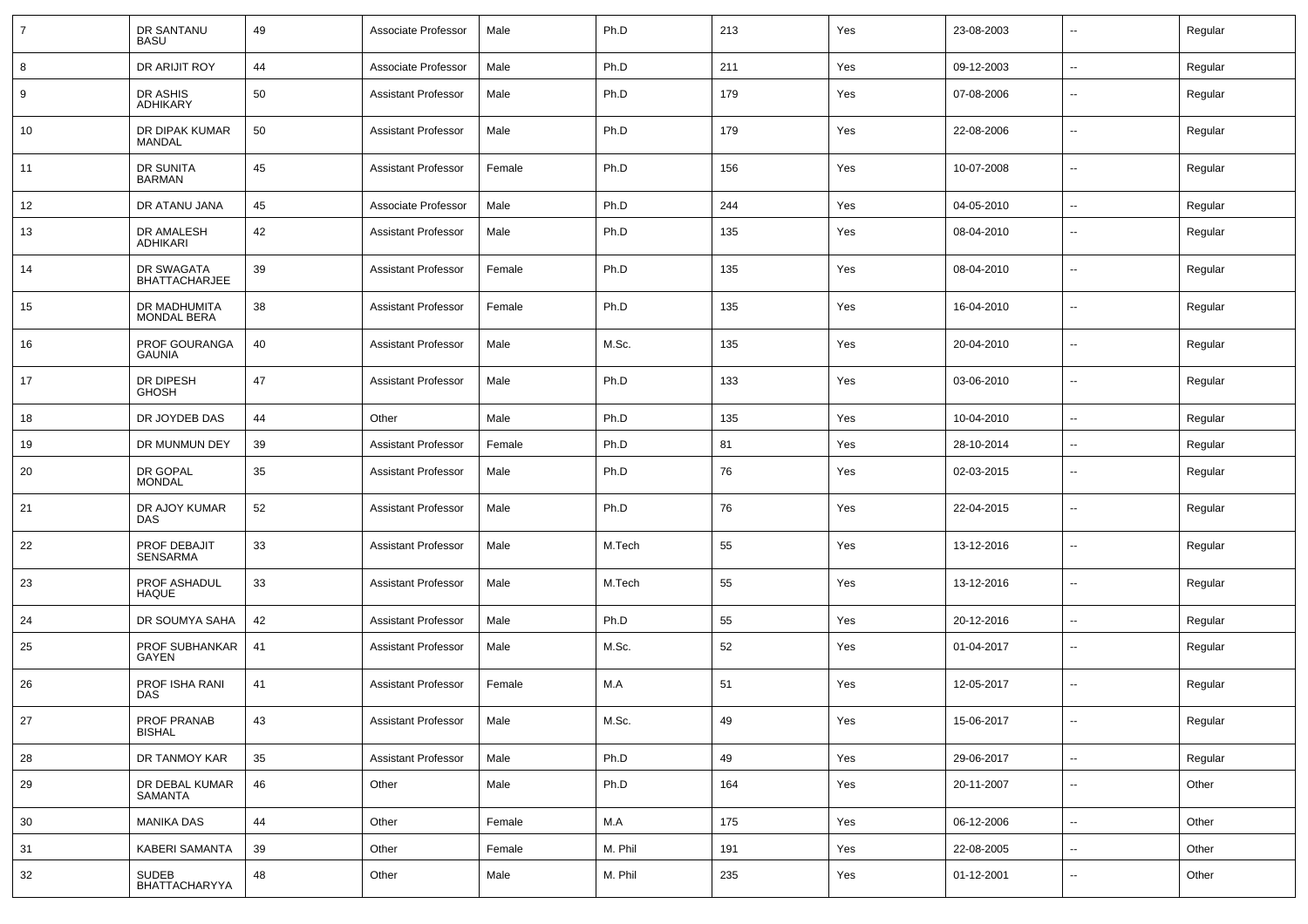| 33 | <b>DINABANDHU</b><br><b>MAITY</b>  | 41 | Other | Male   | M.A         | 164 | Yes | 20-11-2007 | $\overline{\phantom{a}}$ | Other |
|----|------------------------------------|----|-------|--------|-------------|-----|-----|------------|--------------------------|-------|
| 34 | RAKHALRAJ DINDA                    | 54 | Other | Male   | M.A         | 211 | Yes | 02-12-2003 | ⊷.                       | Other |
| 35 | DR ARCHANA<br>NAYAK                | 42 | Other | Female | Ph.D        | 191 | Yes | 10-08-2005 | ⊷.                       | Other |
| 36 | <b>SOUMIT MANDAL</b>               | 39 | Other | Male   | M. Phil     | 142 | Yes | 07-09-2009 | ⊷.                       | Other |
| 37 | PRANAB KUMAR<br><b>JANA</b>        | 36 | Other | Male   | M.A         | 140 | Yes | 23-11-2009 | ⊷.                       | Other |
| 38 | MILAN DAS                          | 36 | Other | Male   | M.Sc.       | 131 | Yes | 07-08-2010 | ⊷.                       | Other |
| 39 | <b>MOUSUMI GAYEN</b>               | 32 | Other | Female | M.A         | 84  | Yes | 01-07-2014 | $\overline{\phantom{a}}$ | Other |
| 40 | <b>BISWAJIT MANDAL</b>             | 33 | Other | Male   | M.A         | 95  | Yes | 01-08-2013 | $\overline{\phantom{a}}$ | Other |
| 41 | RUPA METYA                         | 32 | Other | Female | M.A         | 108 | Yes | 12-07-2012 | $\sim$                   | Other |
| 42 | SOUMALYA NAYAK                     | 33 | Other | Male   | M. Phil     | 92  | Yes | 08-11-2013 | ⊷.                       | Other |
| 43 | <b>TAPAS KUMAR</b><br><b>MANNA</b> | 32 | Other | Male   | M.A         | 91  | Yes | 13-12-2013 | ⊷.                       | Other |
| 44 | <b>AMIT PATRA</b>                  | 34 | Other | Male   | M.A         | 96  | Yes | 17-01-2014 | ⊷.                       | Other |
| 45 | <b>SASWATI MAITY</b>               | 32 | Other | Female | M.Sc.       | 84  | Yes | 19-07-2014 | ⊷.                       | Other |
| 46 | <b>BANDANA SAUTYA</b>              | 31 | Other | Female | M.A         | 83  | Yes | 05-08-2014 | $\overline{\phantom{a}}$ | Other |
| 47 | <b>SUVANKAR</b><br><b>GHARA</b>    | 29 | Other | Male   | M. Phil     | 82  | Yes | 08-09-2014 | -−                       | Other |
| 48 | MANABENDRA<br>MAITY                | 30 | Other | Male   | M.Sc.       | 80  | Yes | 22-11-2014 | $\overline{\phantom{a}}$ | Other |
| 49 | SK NURUL HASAN                     | 30 | Other | Male   | M.A         | 71  | Yes | 17-08-2015 | ⊷.                       | Other |
| 50 | <b>BRAHAMADEV</b><br>JANA          | 29 | Other | Male   | M. Phil     | 71  | Yes | 17-08-2015 | $\overline{\phantom{a}}$ | Other |
| 51 | <b>SUJATA MAITI</b>                | 31 | Other | Female | M.Sc.       | 71  | Yes | 17-08-2015 | $\overline{\phantom{a}}$ | Other |
| 52 | SHIBNARAYAN<br>MANNA               | 28 | Other | Male   | M.Sc.       | 69  | Yes | 07-10-2015 | ⊷.                       | Other |
| 53 | <b>SITA GIRI</b>                   | 38 | Other | Female | M.Sc.       | 68  | Yes | 30-11-2015 | ⊶.                       | Other |
| 54 | <b>MANAS MAITY</b>                 | 28 | Other | Male   | M.Sc.       | 57  | Yes | 06-09-2016 | ⊷.                       | Other |
| 55 | PRITEE SINGHA                      | 26 | Other | Female | M.Sc.       | 45  | Yes | 30-10-2017 | --                       | Other |
| 56 | <b>ATANU SAMANTA</b>               | 29 | Other | Male   | M.Sc.       | 45  | Yes | 26-10-2017 | Щ,                       | Other |
| 57 | DR SUDIPTA DEY                     | 28 | Other | Male   | Ph.D        | 44  | Yes | 08-11-2017 | ⊷.                       | Other |
| 58 | SK ARIF<br>MOHAMMAD                | 33 | Other | Male   | M.Sc.       | 41  | Yes | 08-02-2018 | $\overline{\phantom{a}}$ | Other |
| 59 | SRABANI<br>MAHAPATRA               | 29 | Other | Female | ${\sf M.A}$ | 71  | Yes | 17-08-2015 | Щ,                       | Other |
| 60 | KRISHNENDU<br>GAYEN                | 34 | Other | Male   | M.Sc.       | 27  | Yes | 25-04-2019 | ш.                       | Other |
| 61 | CHIRANJIT DAS                      | 27 | Other | Male   | M.Sc.       | 27  | Yes | 24-04-2019 | ц.                       | Other |